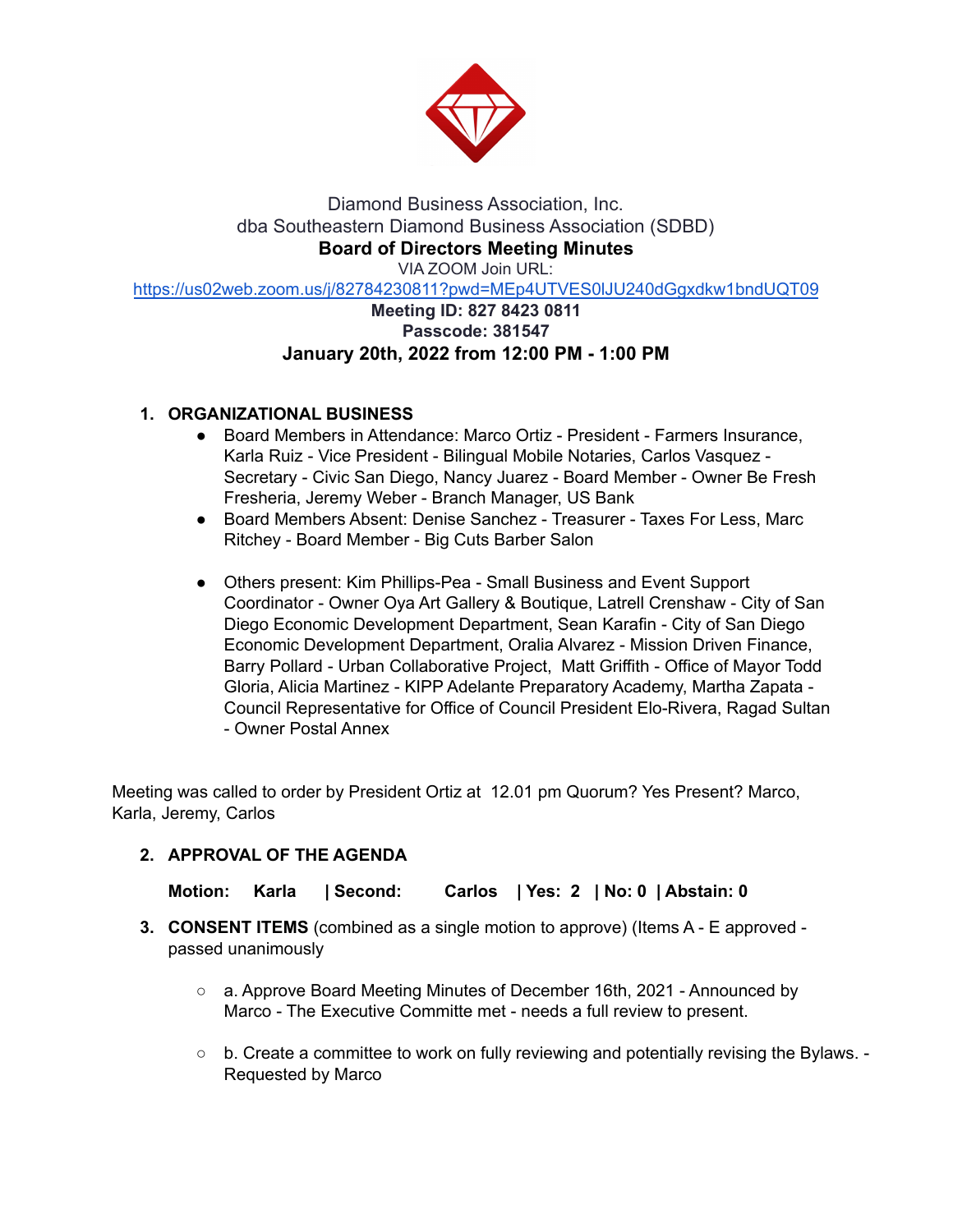

- $\circ$  c. Appoint a Board Member to Chair the Bylaw Review Committee A request was made that a commitee review the bylaws annually. Jeremy Weber self elected/appointment himself to Bylaw Review Committee Chair - Karla Ruiz made the motion - 2nd by Nancy Juarez
- $\circ$  d. Start the Events committee A request was made to start.
- e. Appoint a Board Member to Chair the Event committee. Carlos Vasquez made a motion for Karla Ruiz. Nancy Juarez 2nd the motion.

## **Motion: Karla | Second: Jeremy | Yes: 5 | No: 0 | Abstain:0**

# **4. ACTION ITEMS**

- **○** Request the Board to appoint somebody to have temporary Authorization to fully run the Organization as an Executive Director; including but not limited to: be able to enter into contracts, sign and deliver executed legal documents, deal with all personnel matters and staffing; keep the office running and continue to monitor the services to our members. Carlos Vasquez made a motion to keep Marco Ortiz in place to make executive decisions.
- **○** Treasurer Marco Ortiz requested that Denise Sanchez be removed from the Treasurer position due to lack of productivity in the last 6 months. According to Carlos Vasquez, there are regulations that prevent her from being removed and Denise needs to be given the opportunity to resign. **This item has been tabled for the next meeting per Marco Ortiz**. Barry Pollard requested that the bylaws be shared for everyone to review.
- Matt Griffith pointed out missing agenda link on the website. Suggested that no changes be made due to members needing clarity on past meetings.
- Marco Ortiz requested assistance with the financials/Treasurer position.

**Motion: Carlos Vasquez | Second: Karla Ruiz | Yes: | No: 0 | Abstain:0**

**Tabled for next meeting**